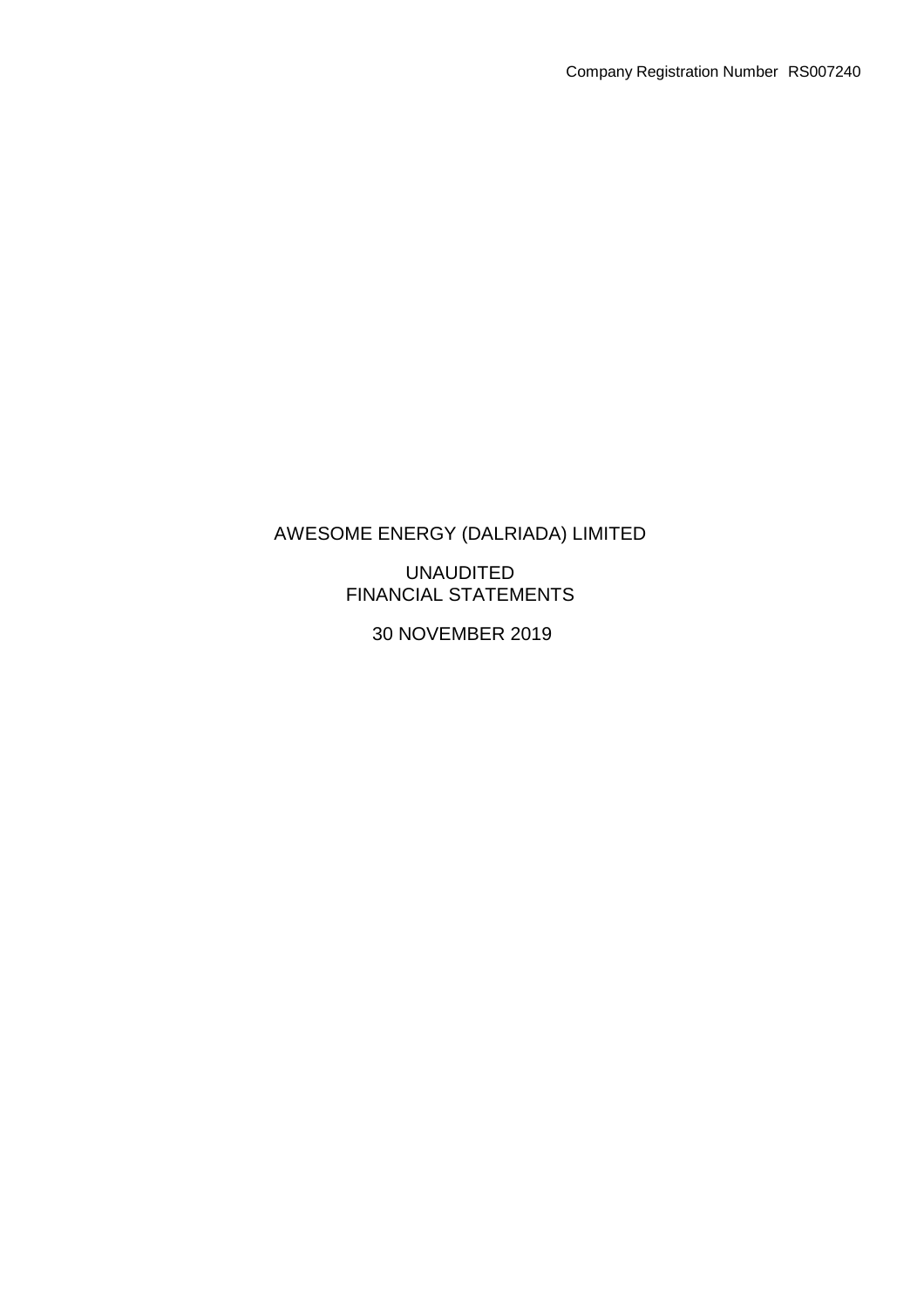## **SOCIETY INFORMATION**

| <b>Directors</b>         | C Sugden<br>E Foy<br>M Odomuso<br>C Thomas<br>S Clark (Executive officer)<br>A B Swann (Executive officer)<br>P Thomas<br>A Shaw<br>S Marshall (Executive officer) |
|--------------------------|--------------------------------------------------------------------------------------------------------------------------------------------------------------------|
| <b>DIG Directors</b>     | I Mclounnan<br>C Auty<br>A Fleming                                                                                                                                 |
| <b>Registered number</b> | RS007240                                                                                                                                                           |
| <b>Registered office</b> | Dalavich Post Office<br>Dalavich<br>Argyll<br><b>PA35 1HN</b>                                                                                                      |
| <b>Accountants</b>       | Armstrong Watson LLP<br><b>Chartered Accountants</b><br>1st Floor 24 Blythswood Square<br>Glasgow<br><b>G2 4BG</b>                                                 |
| <b>Bankers</b>           | <b>Tridios Bank Nv</b><br>Deanery Road<br><b>Bristol</b><br><b>BS15AS</b>                                                                                          |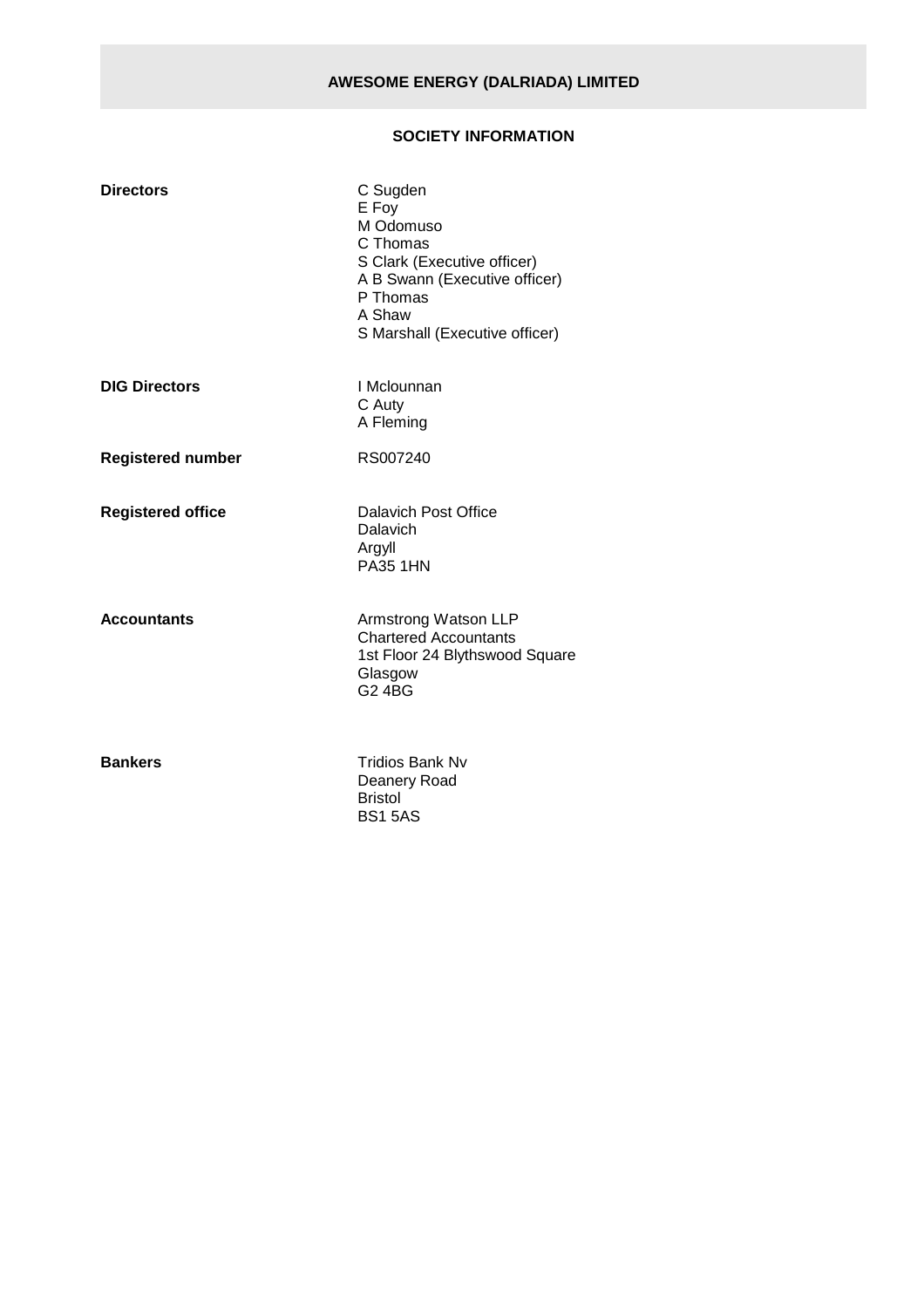## **CONTENTS**

| <b>Directors' Report</b>                                                    | Page<br>1 |
|-----------------------------------------------------------------------------|-----------|
| <b>Accountants' Report</b>                                                  | 2         |
| <b>Statement of Income and Retained Earnings</b>                            | 3         |
| <b>Statement of Financial Position</b>                                      | $4 - 5$   |
| <b>Statement of Changes in Equity</b>                                       | 6         |
| <b>Notes to the Financial Statements</b>                                    | $7 - 12$  |
| The following pages do not form part of the statutory financial statements: |           |
| <b>Detailed Profit and Loss Account and Summaries</b>                       | $14 - 15$ |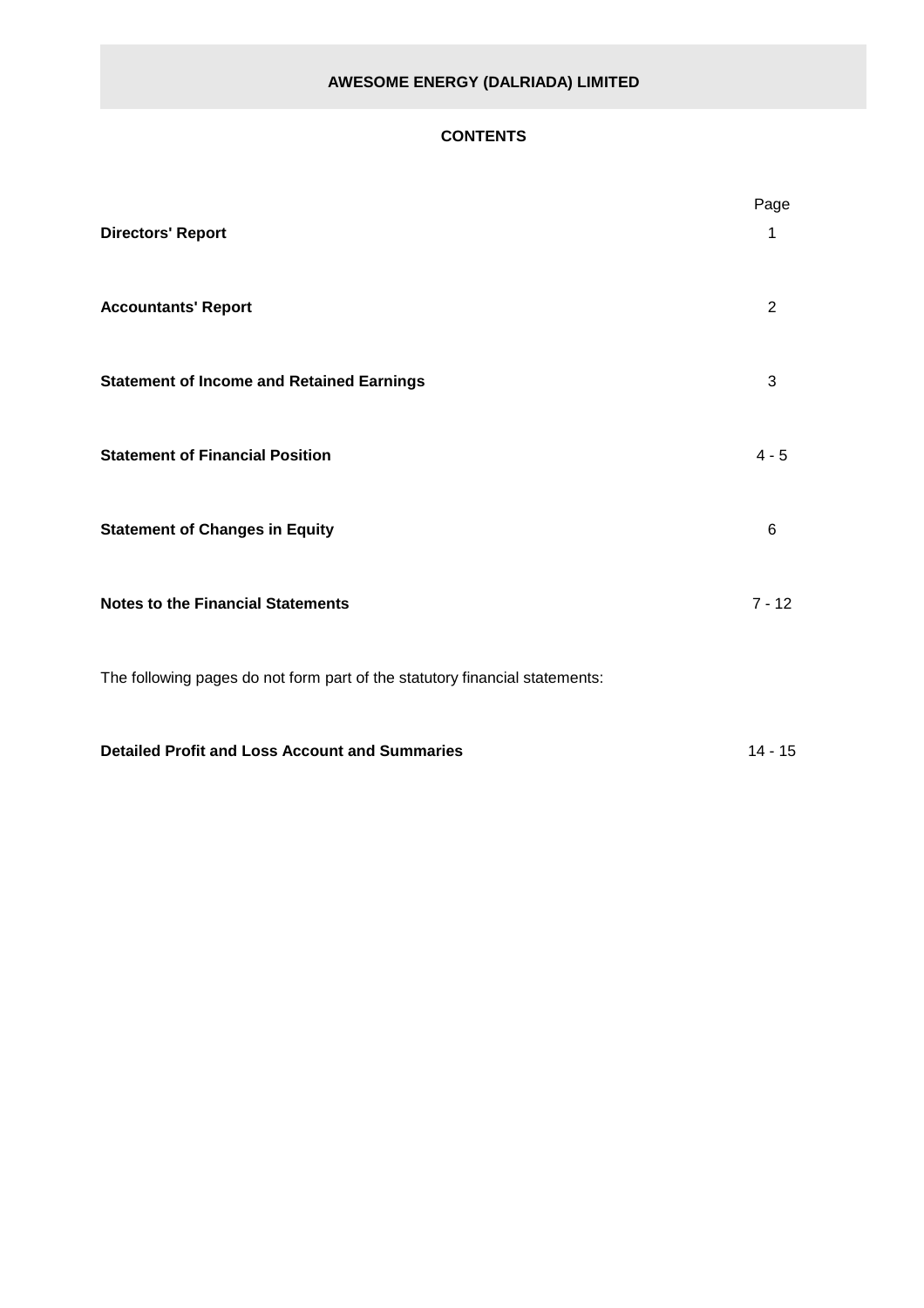#### **DIRECTORS' REPORT FOR THE YEAR ENDED 30 NOVEMBER 2019**

The directors present their report and the financial statements for the year ended 30 November 2019.

#### **Directors**

Three directors are required to resign from the board annually. The directors who are eligible will resign and offer themselves for re-election at the forthcoming AGM.

The elected directors as at 30 November 2019 are as follows:

C Sugden E Foy M Odomuso C Thomas S Clark A B Swann P Thomas A Shaw S Marshall

This report has been prepared in accordance with sections 79 and 80 of the Co-operative and Community Benefit Societies Act 2014.

## **Small companies note**

In preparing this report, the directors have taken advantage of the small companies exemptions provided by section 415A of the Companies Act 2006.

This report was approved by the board and signed on its behalf.

| <b>S</b> Clark |  |
|----------------|--|
| Chair          |  |

................................................ **A B Swann Treasurer** 

Date: **Date:** Date: **Date: Date: Date: Date: Date: Date: Date: Date: Date: Date: Date: Date: Date: Date: Date: Date: Date: Date: Date: Date: Date: Date: Date: Date: Date: D**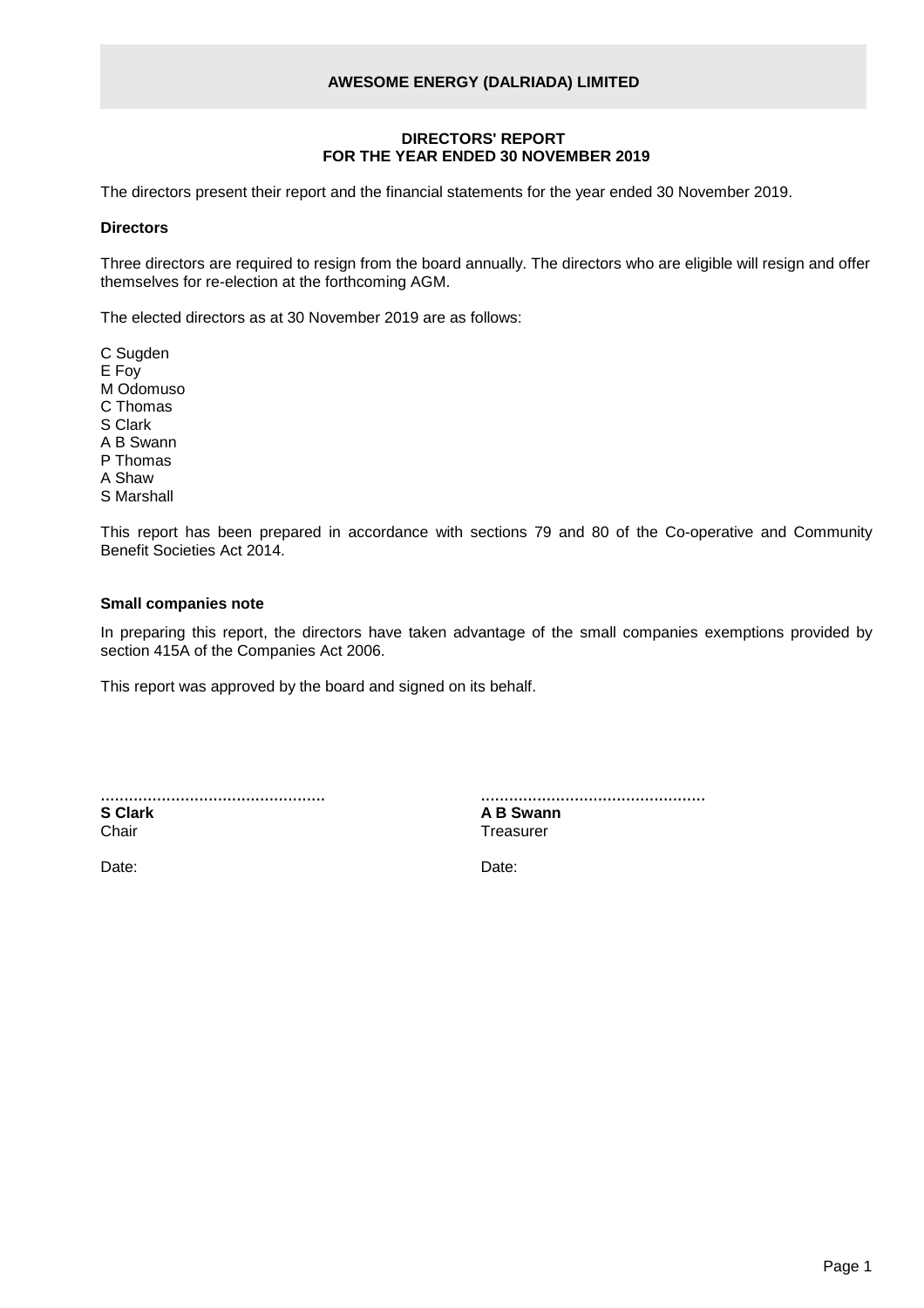#### **CHARTERED ACCOUNTANTS' REPORT TO THE BOARD OF DIRECTORS ON THE PREPARATION OF THE UNAUDITED STATUTORY FINANCIAL STATEMENTS OF AWESOME ENERGY (DALRIADA) LIMITED FOR THE YEAR ENDED 30 NOVEMBER 2019**

In order to assist you to fulfil your duties under the Co-operative and Community Benefit Societies Act 2014, we have prepared for your approval the financial statements of Awesome Energy (Dalriada) Limited for the year ended 30 November 2019 which comprise the Statement of Income and Retained Earnings, the Statement of Financial Position, the Statement of Changes in Equity and the related notes from the Company's accounting records and from information and explanations you have given us.

As a practising member firm of the Institute of Chartered Accountants in England and Wales (ICAEW), we are subject to its ethical and other professional requirements which are detailed at http://www.icaew.com/en/ members/regulations-standards-and-guidance/.

This report is made solely to the Board of Directors of Awesome Energy (Dalriada) Limited, as a body, in accordance with the terms of our engagement letter. Our work has been undertaken solely to prepare for your approval the financial statements of Awesome Energy (Dalriada) Limited and state those matters that we have agreed to state to the Board of Directors of Awesome Energy (Dalriada) Limited, as a body, in this report in accordance with ICAEW Technical Release TECH07/16AAF. To the fullest extent permitted by law, we do not accept or assume responsibility to anyone other than Awesome Energy (Dalriada) Limited and its Board of Directors, as a body, for our work or for this report.

It is your duty to ensure that Awesome Energy (Dalriada) Limited has kept adequate accounting records and to prepare statutory financial statements that give a true and fair view of the assets, liabilities, financial position and profit of Awesome Energy (Dalriada) Limited. You consider that Awesome Energy (Dalriada) Limited is exempt from the statutory audit requirement for the year.

We have not been instructed to carry out an audit or review of the financial statements of Awesome Energy (Dalriada) Limited. For this reason, we have not verified the accuracy or completeness of the accounting records or information and explanations you have given to us and we do not, therefore, express any opinion on the statutory financial statements.

**Armstrong Watson LLP** Chartered Accountants **Glasgow** Date: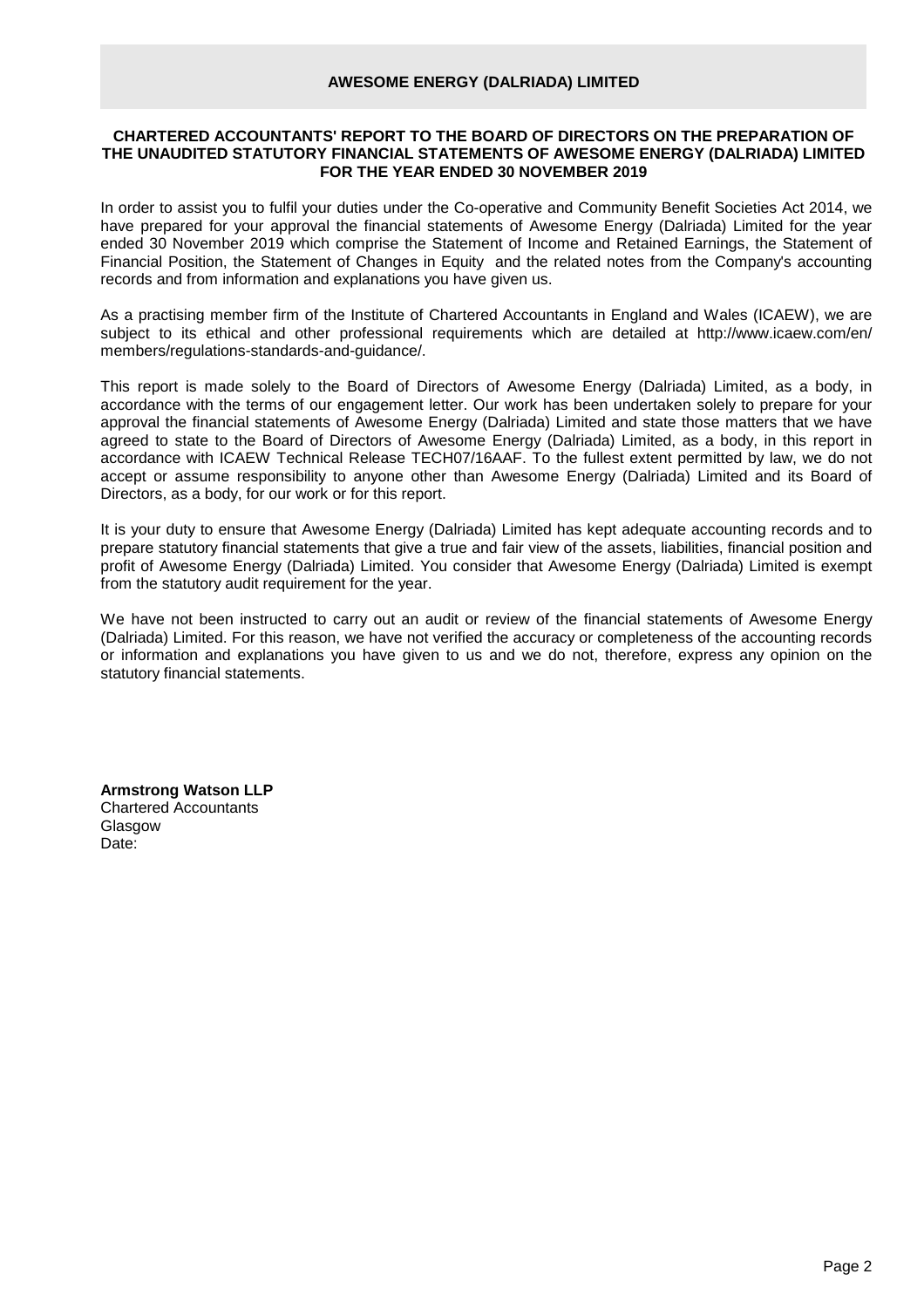#### **STATEMENT OF INCOME AND RETAINED EARNINGS FOR THE YEAR ENDED 30 NOVEMBER 2019**

| <b>Note</b>                                    | 2019<br>£  | 2018<br>£  |
|------------------------------------------------|------------|------------|
| Turnover                                       | 293,339    | 201,359    |
| Cost of sales                                  | (11, 699)  | (26, 359)  |
| <b>Gross profit</b>                            | 281,640    | 175,000    |
| Administrative expenses                        | (210, 309) | (182, 073) |
| <b>Operating profit/(loss)</b>                 | 71,331     | (7,073)    |
| Profit/(loss) after tax                        | 71,331     | (7,073)    |
| Retained earnings at the beginning of the year | (41, 155)  | (22, 197)  |
|                                                | (41, 155)  | (22, 197)  |
| Profit/(loss) for the year                     | 71,331     | (7,073)    |
| Members interest                               | (13, 970)  | (11, 885)  |
| Retained earnings at the end of the year       | 16,206     | (41, 155)  |

There were no recognised gains and losses for 2019 or 2018 other than those included in the statement of income and retained earnings.

The notes on pages 7 to 12 form part of these financial statements.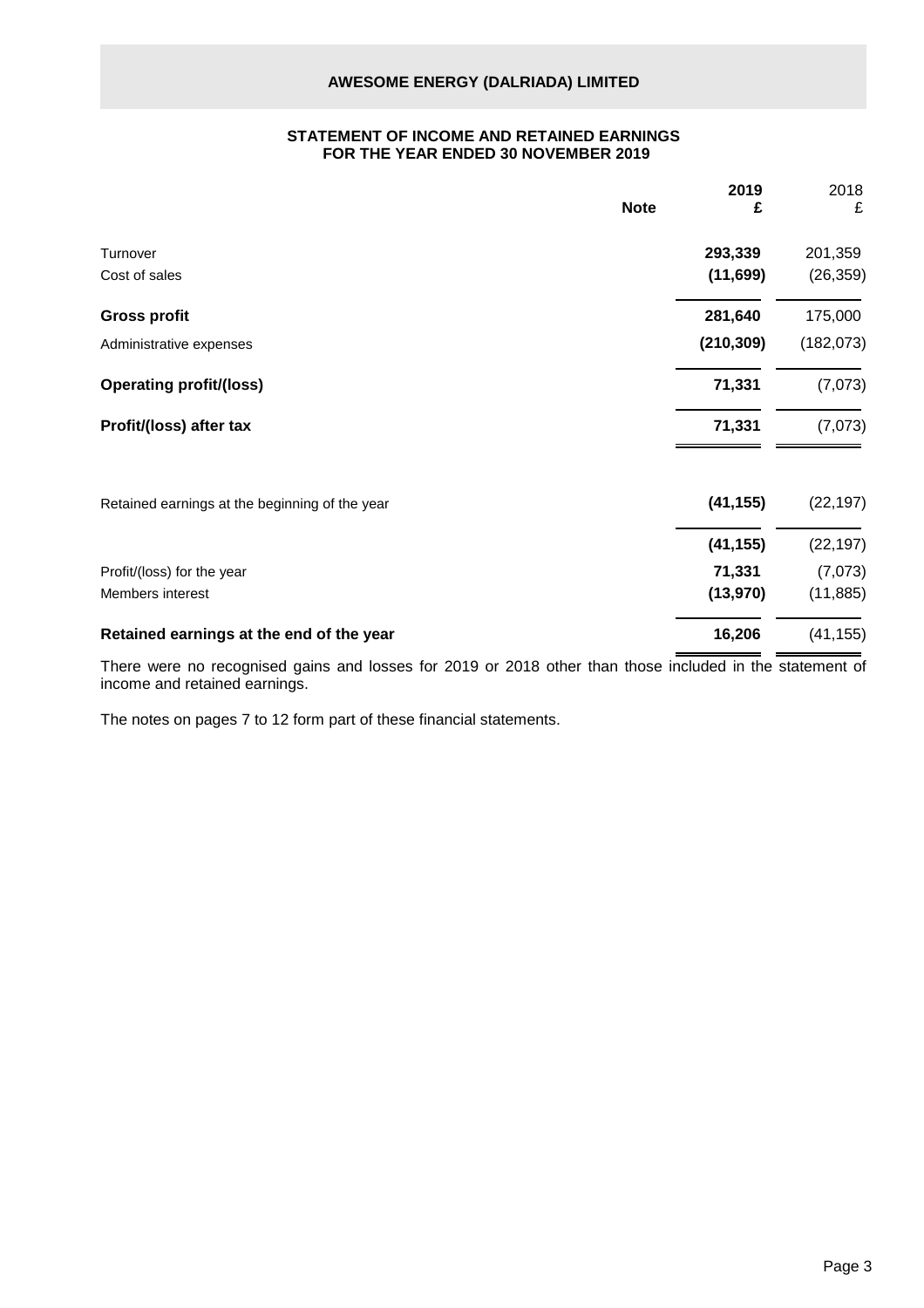## **AWESOME ENERGY (DALRIADA) LIMITED REGISTERED NUMBER: RS007240**

## **STATEMENT OF FINANCIAL POSITION AS AT 30 NOVEMBER 2019**

|                                                            | <b>Note</b> |           | 2019<br>£     |            | 2018<br>£   |
|------------------------------------------------------------|-------------|-----------|---------------|------------|-------------|
| <b>Fixed assets</b>                                        |             |           |               |            |             |
| Tangible assets                                            | 5           |           | 1,445,142     |            | 1,505,086   |
|                                                            |             |           | 1,445,142     |            | 1,505,086   |
| <b>Current assets</b>                                      |             |           |               |            |             |
| Debtors: amounts falling due after more than one<br>year   | 6           | 35,000    |               | 35,000     |             |
| Debtors: amounts falling due within one year               | 6           | 100,097   |               | 108,540    |             |
| Cash at bank and in hand                                   |             | 199,202   |               | 194,646    |             |
|                                                            |             | 334,299   |               | 338,186    |             |
| Creditors: amounts falling due within one year             | 7           | (79, 696) |               | (356, 528) |             |
| Net current assets/(liabilities)                           |             |           | 254,603       |            | (18, 342)   |
| <b>Total assets less current liabilities</b>               |             |           | 1,699,745     |            | 1,486,744   |
| Creditors: amounts falling due after more than<br>one year | 8           |           | (1, 334, 295) |            | (1,226,244) |
| <b>Provisions for liabilities</b>                          |             |           |               |            |             |
| Other provisions                                           | 10          |           |               | (4, 550)   |             |
|                                                            |             |           |               |            | (4,550)     |
| <b>Net assets</b>                                          |             |           | 365,450       |            | 255,950     |
|                                                            |             |           |               |            |             |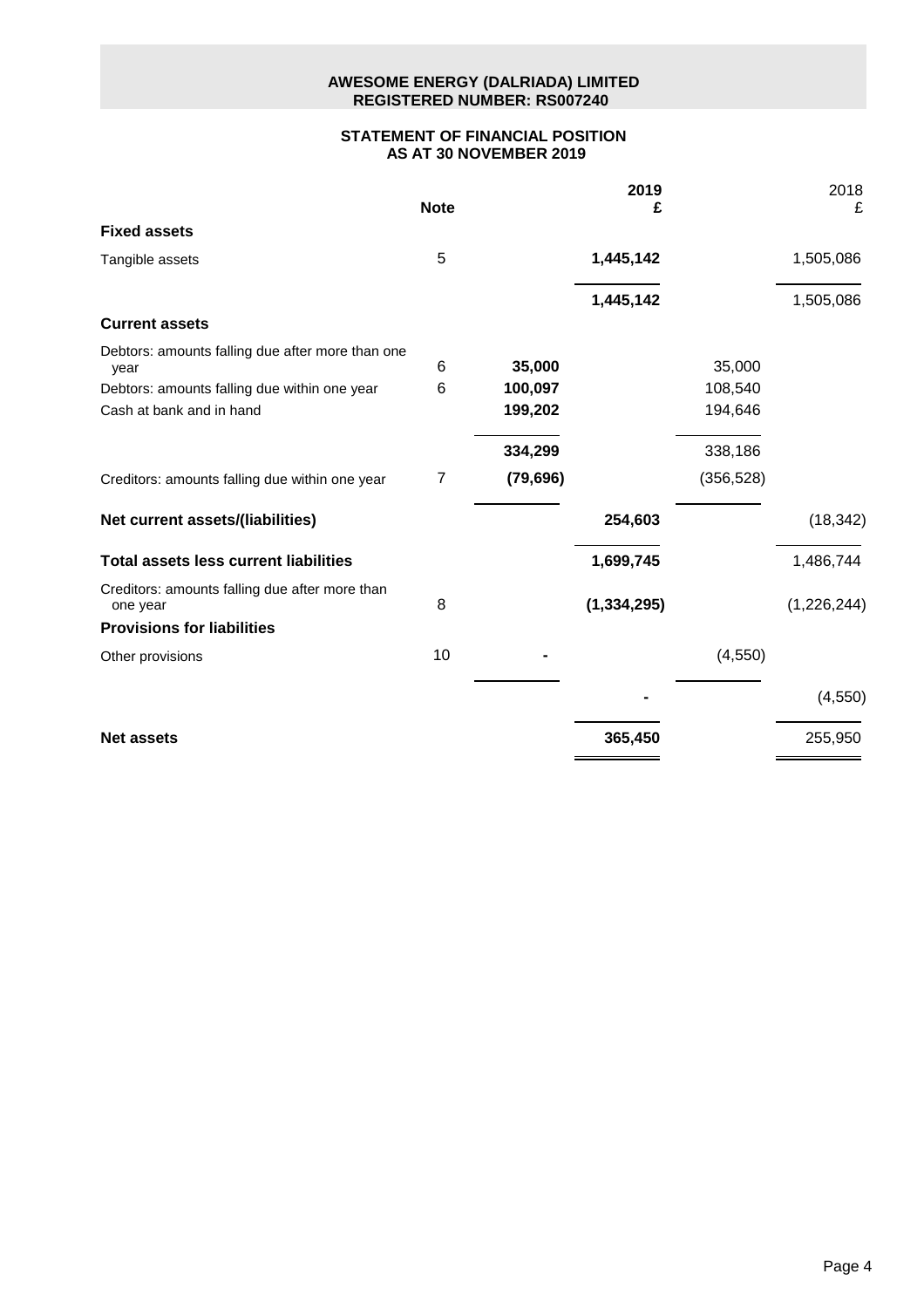## **AWESOME ENERGY (DALRIADA) LIMITED REGISTERED NUMBER: RS007240**

### **STATEMENT OF FINANCIAL POSITION (CONTINUED) AS AT 30 NOVEMBER 2019**

|             | 2019    | 2018      |
|-------------|---------|-----------|
| <b>Note</b> | £       | £         |
|             |         |           |
| 11          | 349,244 | 297,105   |
|             | 9,950   |           |
|             | 6,256   | (41, 155) |
|             | 365,450 | 255,950   |
|             |         |           |

The directors consider that the Company is entitled to exemption from audit under section 477 of the Companies Act 2006 and members have not required the Company to obtain an audit for the year in question in accordance with section 476 of the Companies Act 2006.

The directors acknowledge their responsibilities for complying with the requirements of the Companies Act 2006 with respect to accounting records and the preparation of financial statements.

The financial statements have been prepared in accordance with the provisions applicable to companies subject to the small companies regime and in accordance with the provisions of FRS 102 Section 1A - small entities.

The financial statements were approved and authorised for issue by the board and were signed on its behalf on

| <b>S</b> Clark |  |  |  |
|----------------|--|--|--|
| Director       |  |  |  |

................................................ **A B Swann** Director

The notes on pages 7 to 12 form part of these financial statements.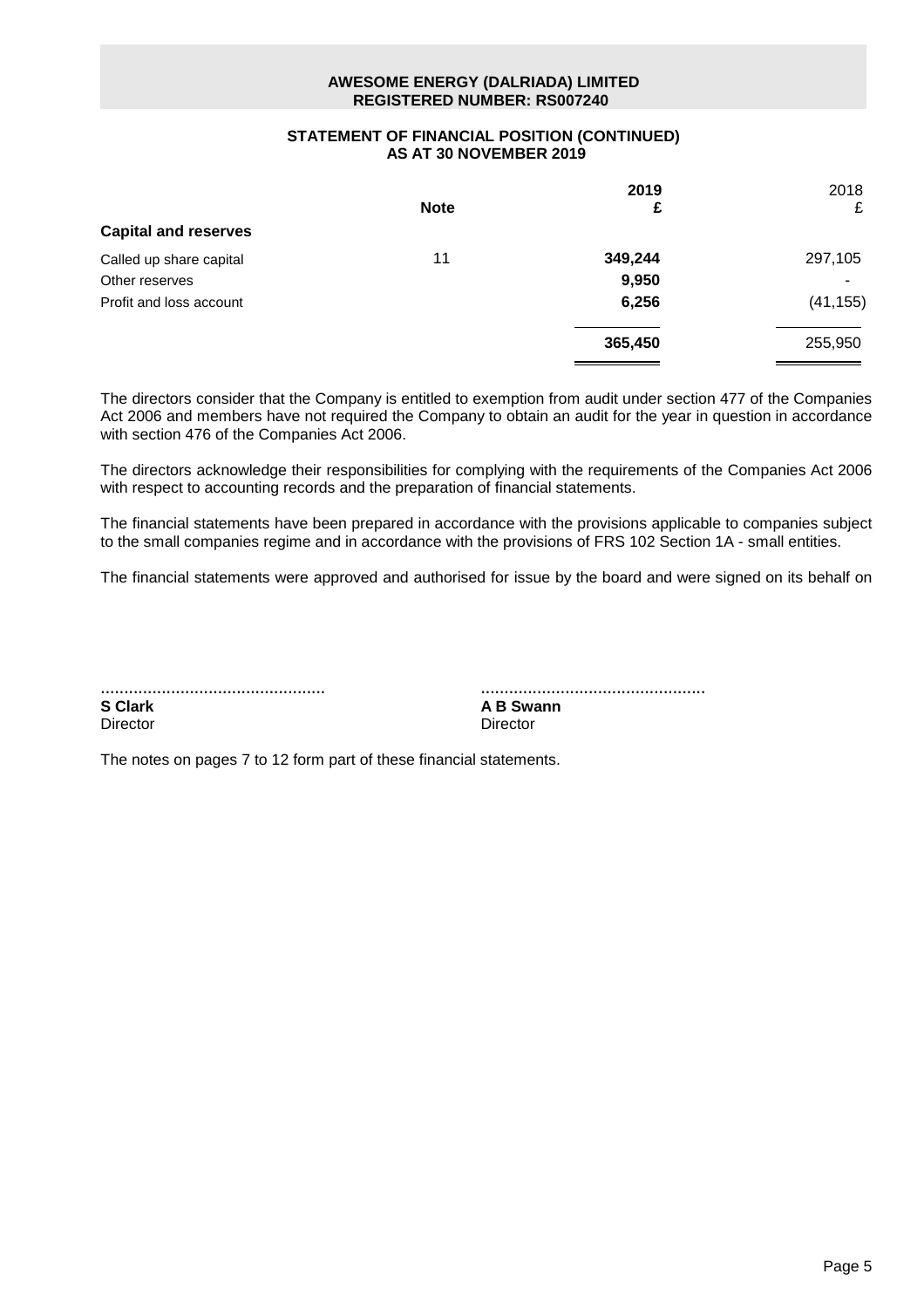## **STATEMENT OF CHANGES IN EQUITY FOR THE YEAR ENDED 30 NOVEMBER 2019**

|                                          | share capital | <b>Major</b><br>Called up sinking fund | As restated<br><b>Profit and</b><br>reserve loss account | <b>Total equity</b> |
|------------------------------------------|---------------|----------------------------------------|----------------------------------------------------------|---------------------|
|                                          | £             | £                                      | £                                                        | £                   |
| At 1 December 2017                       | 199,385       |                                        | (22, 197)                                                | 177,188             |
| Loss for the year                        |               |                                        | (7,073)                                                  | (7,073)             |
| Members interest                         |               |                                        | (11, 885)                                                | (11, 885)           |
| Shares issued during the year            | 97,720        |                                        |                                                          | 97,720              |
| At 1 December 2018                       | 297,105       |                                        | (41, 155)                                                | 255,950             |
| Profit for the year                      |               |                                        | 71,331                                                   | 71,331              |
| Members interest                         |               |                                        | (13, 970)                                                | (13, 970)           |
| Shares issued during the year            | 52,139        |                                        |                                                          | 52,139              |
| Transfer to/from profit and loss account |               | 9,950                                  | (9,950)                                                  |                     |
| At 30 November 2019                      | 349,244       | 9,950                                  | 6,256                                                    | 365,450             |
|                                          |               |                                        |                                                          |                     |

The notes on pages 7 to 12 form part of these financial statements.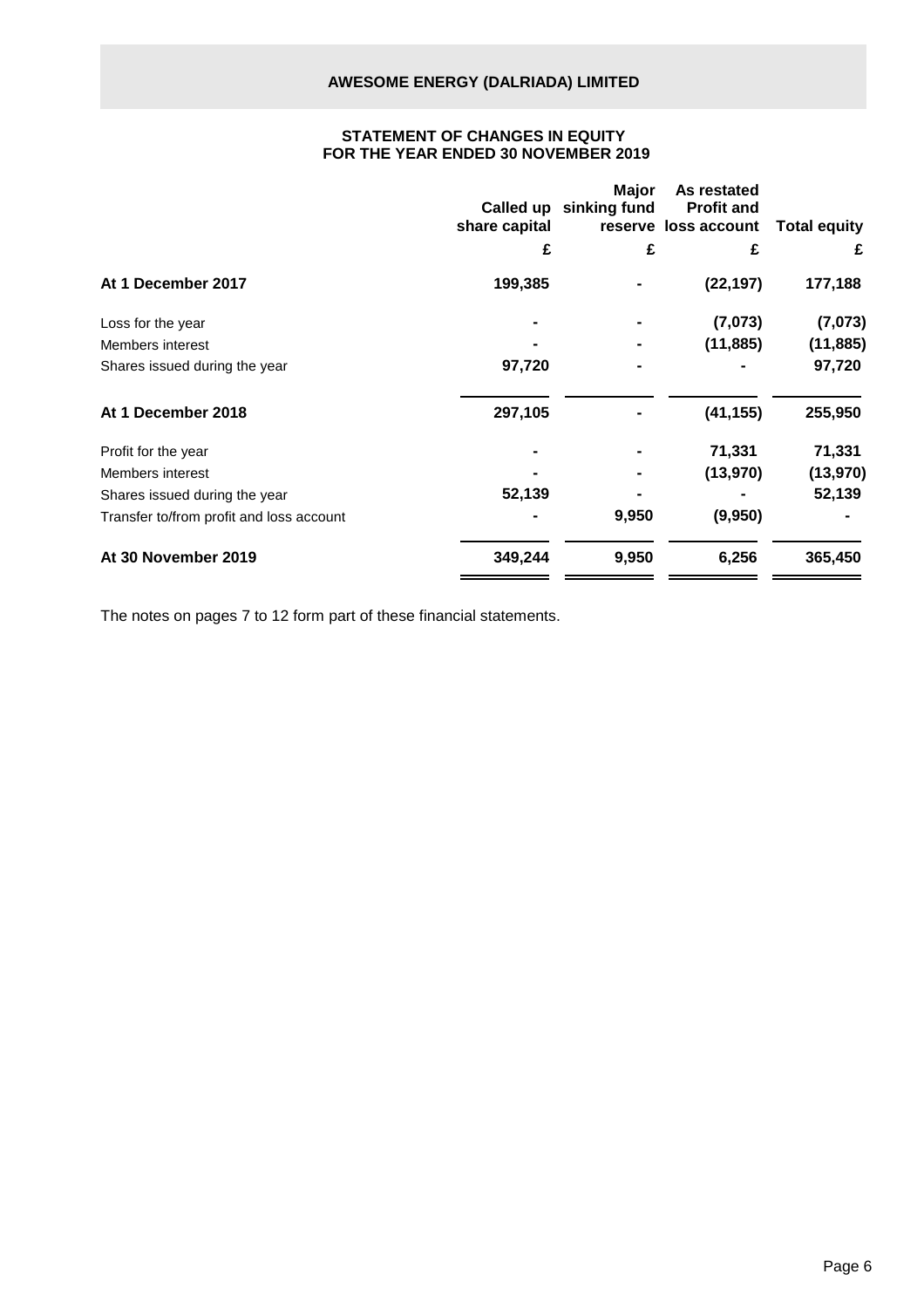#### **NOTES TO THE FINANCIAL STATEMENTS FOR THE YEAR ENDED 30 NOVEMBER 2019**

#### **1. General information**

Awesome Energy (Dalriada) Limited is a Community Benefit Society, registered in Scotland. The Society's registered number is RS007240 and the registered office address is Dalavich Post Office, Dalavich, Argyll, PA35 1HN.

These financial statements are prepared in pound sterling as this is the currency of the primary economic environment in which the company operates.

#### **2. Accounting policies**

#### **2.1 Basis of preparation of financial statements**

The financial statements have been prepared under the historical cost convention unless otherwise specified within these accounting policies and in accordance with Section 1A of Financial Reporting Standard 102, the Financial Reporting Standard applicable in the UK and the Republic of Ireland and the Co-operative and Community Benefict Societies Act 2014. .

The following principal accounting policies have been applied:

#### **2.2 Foreign currency translation**

#### **Functional and presentation currency**

The Company's functional and presentational currency is GBP.

#### **Transactions and balances**

Foreign currency transactions are translated into the functional currency using the spot exchange rates at the dates of the transactions.

At each period end foreign currency monetary items are translated using the closing rate. Nonmonetary items measured at historical cost are translated using the exchange rate at the date of the transaction and non-monetary items measured at fair value are measured using the exchange rate when fair value was determined.

Foreign exchange gains and losses resulting from the settlement of transactions and from the translation at period-end exchange rates of monetary assets and liabilities denominated in foreign currencies are recognised in the Statement of Income and Retained Earnings except when deferred in other comprehensive income as qualifying cash flow hedges.

Foreign exchange gains and losses that relate to borrowings and cash and cash equivalents are presented in the Statement of Income and Retained Earnings within 'finance income or costs'. All other foreign exchange gains and losses are presented in the Statement of Income and Retained Earnings within 'other operating income'.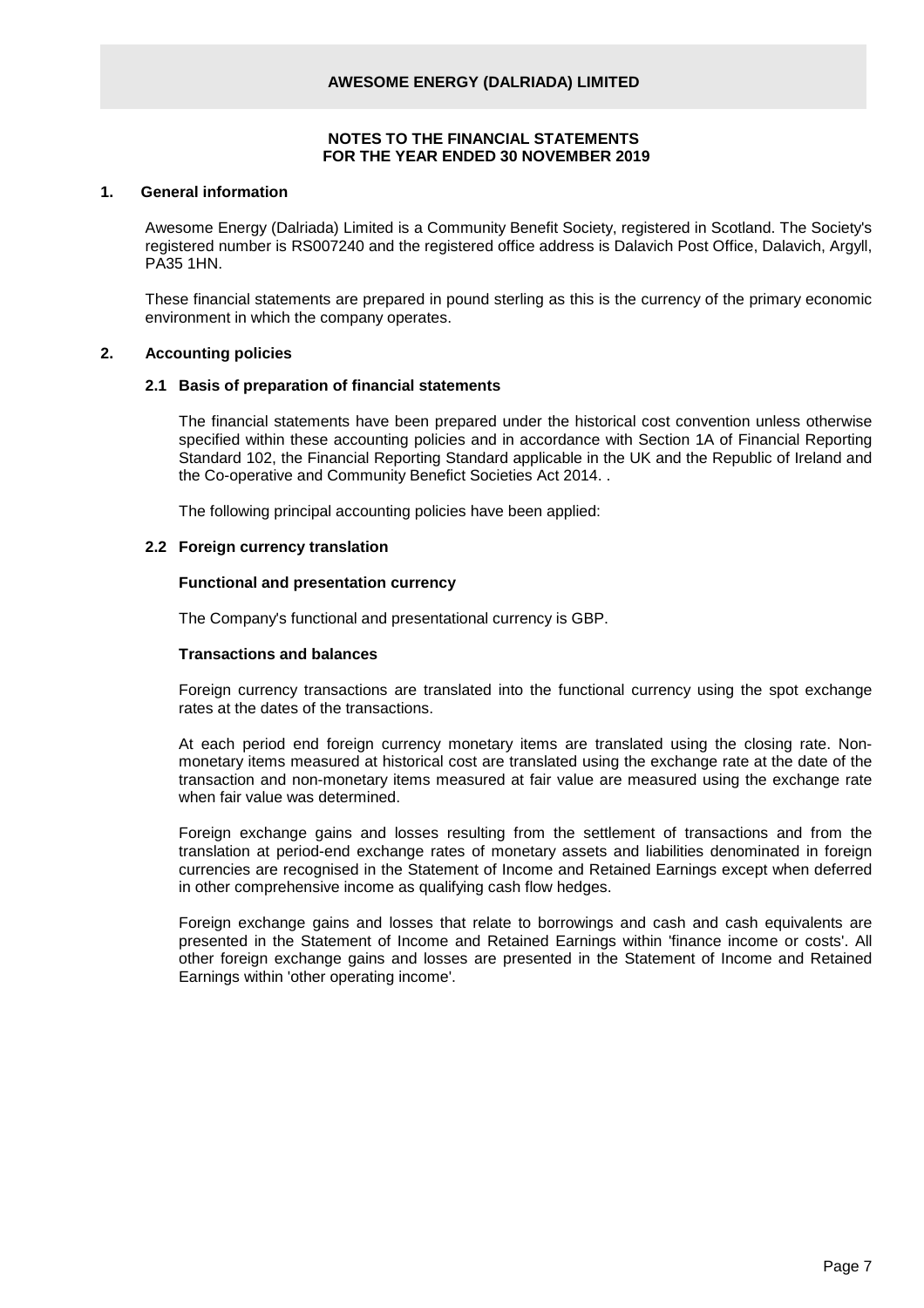#### **2. Accounting policies (continued)**

#### **2.3 Revenue**

Revenue is recognised to the extent that it is probable that the economic benefits will flow to the Society and the revenue can be reliably measured. Revenue is measured as the fair value of the consideration received or receivable, excluding discounts, rebates, value added tax and other sales taxes. The following criteria must also be met before revenue is recognised:

#### **Rendering of services**

Revenue from a contract to provide services is recognised in the period in which the services are provided in accordance with the stage of completion of the contract when all of the following conditions are satisfied:

- the amount of revenue can be measured reliably;
- it is probable that the Society will receive the consideration due under the contract;
- the stage of completion of the contract at the end of the reporting period can be measured reliably; and
- the costs incurred and the costs to complete the contract can be measured reliably.

#### **2.4 Operating leases: the Company as lessee**

Rentals paid under operating leases are charged to the Statement of Income and Retained Earnings on a straight line basis over the lease term.

Rentals paid under operating leases are subject to a percentage of the gross revenue earned therefore if no revenue is earned no liability will arise.

#### **2.5 Government grants**

Grants are accounted under the accruals model as permitted by FRS 102. Grants relating to expenditure on tangible fixed assets are credited to the Statement of Income and Retained Earnings at the same rate as the depreciation on the assets to which the grant relates. The deferred element of grants is included in creditors as deferred income.

Grants of a revenue nature are recognised in the Statement of Income and Retained Earnings in the same period as the related expenditure.

## **2.6 Borrowing costs**

During the period of asset construction, all borrowing costs were capitalised. When the assets became operational in February 2018, all borrowing costs from that date were recognised in the statement of income and retained earnings.

#### **2.7 Tangible fixed assets**

Tangible fixed assets under the cost model are stated at historical cost less accumulated depreciation and any accumulated impairment losses. Historical cost includes expenditure that is directly attributable to bringing the asset to the location and condition necessary for it to be capable of operating in the manner intended by management.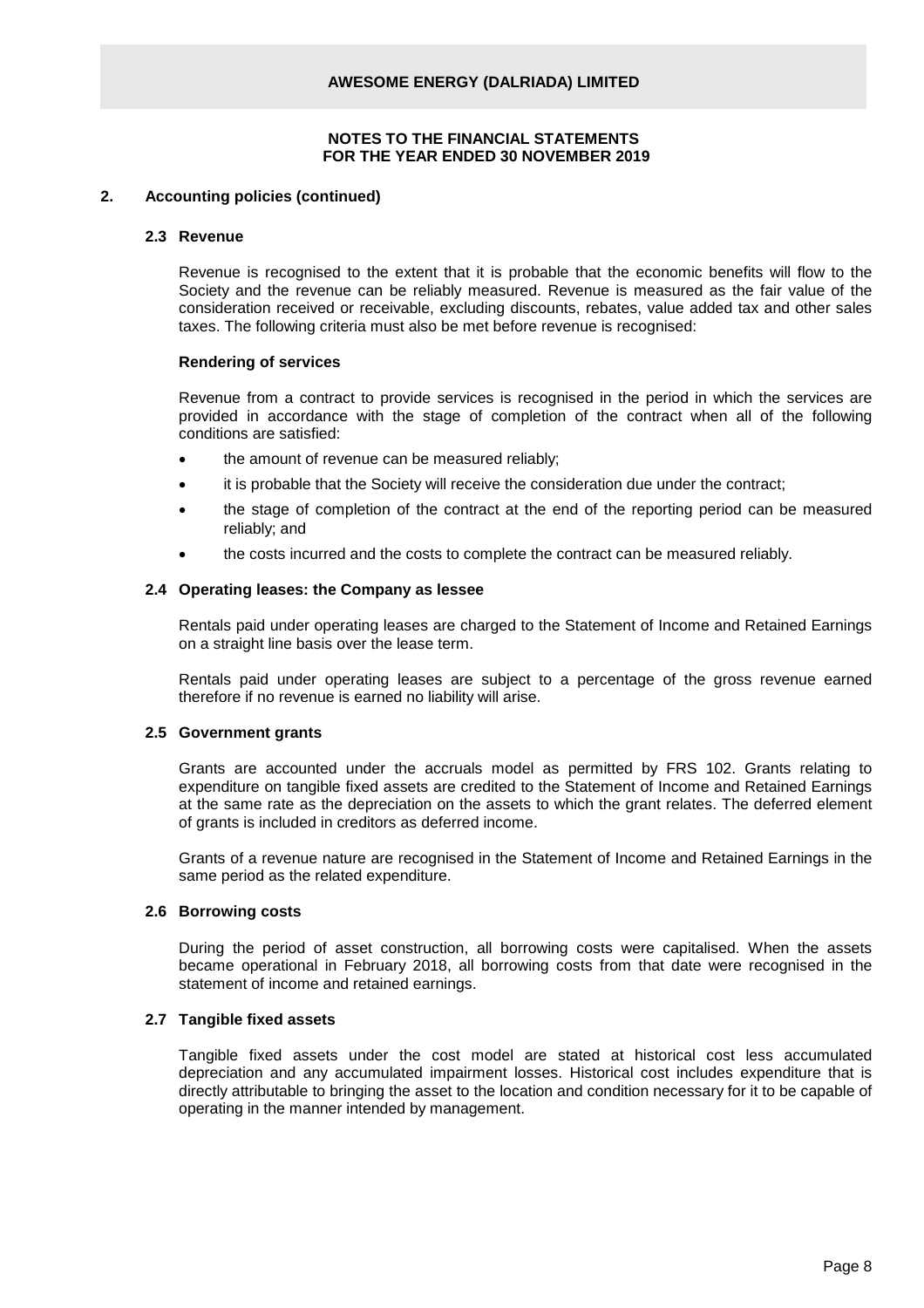#### **2. Accounting policies (continued)**

#### **2.7 Tangible fixed assets (continued)**

Depreciation is charged so as to allocate the cost of assets less their residual value over their estimated useful lives, using the straight-line method.

Depreciation is provided on the following basis:

| Turbine                          | - 20 years |
|----------------------------------|------------|
| Civils                           | - 40 years |
| <b>Active Network Management</b> | - 10 years |

The assets' residual values, useful lives and depreciation methods are reviewed, and adjusted if appropriate, or if there is an indication of a significant change since the last reporting date.

Gains and losses on disposals are determined by comparing the proceeds with the carrying amount and are recognised in the Revenue Account.

#### **2.8 Debtors**

Short term debtors are measured at transaction price, less any impairment. Loans receivable are measured initially at fair value, net of transaction costs, and are measured subsequently at amortised cost using the effective interest method, less any impairment.

#### **2.9 Cash and cash equivalents**

Cash is represented by cash in hand and deposits with financial institutions repayable without penalty on notice of not more than 24 hours. Cash equivalents are highly liquid investments that mature in no more than three months from the date of acquisition and that are readily convertible to known amounts of cash with insignificant risk of change in value.

## **2.10 Creditors**

Short term creditors are measured at the transaction price. Other financial liabilities, including bank loans, are measured initially at fair value, net of transaction costs, and are measured subsequently at amortised cost using the effective interest method.

#### **2.11 Provisions for liabilities**

Provisions are made where an event has taken place that gives the Society a legal or constructive obligation that probably requires settlement by a transfer of economic benefit, and a reliable estimate can be made of the amount of the obligation.

Provisions are charged as an expense to the Revenue Accounts in the year that the Society becomes aware of the obligation, and are measured at the best estimate at the Statement of Financial Position date of the expenditure required to settle the obligation, taking into account relevant risks and uncertainties.

When payments are eventually made, they are charged to the provision carried in the Statement of Financial Position.

## **2.12 Financial instruments**

The Society only enters into basic financial instrument transactions that result in the recognition of financial assets and liabilities like trade and other debtors and creditors, loans from banks and other third parties, loans to related parties and investments in non-puttable ordinary shares.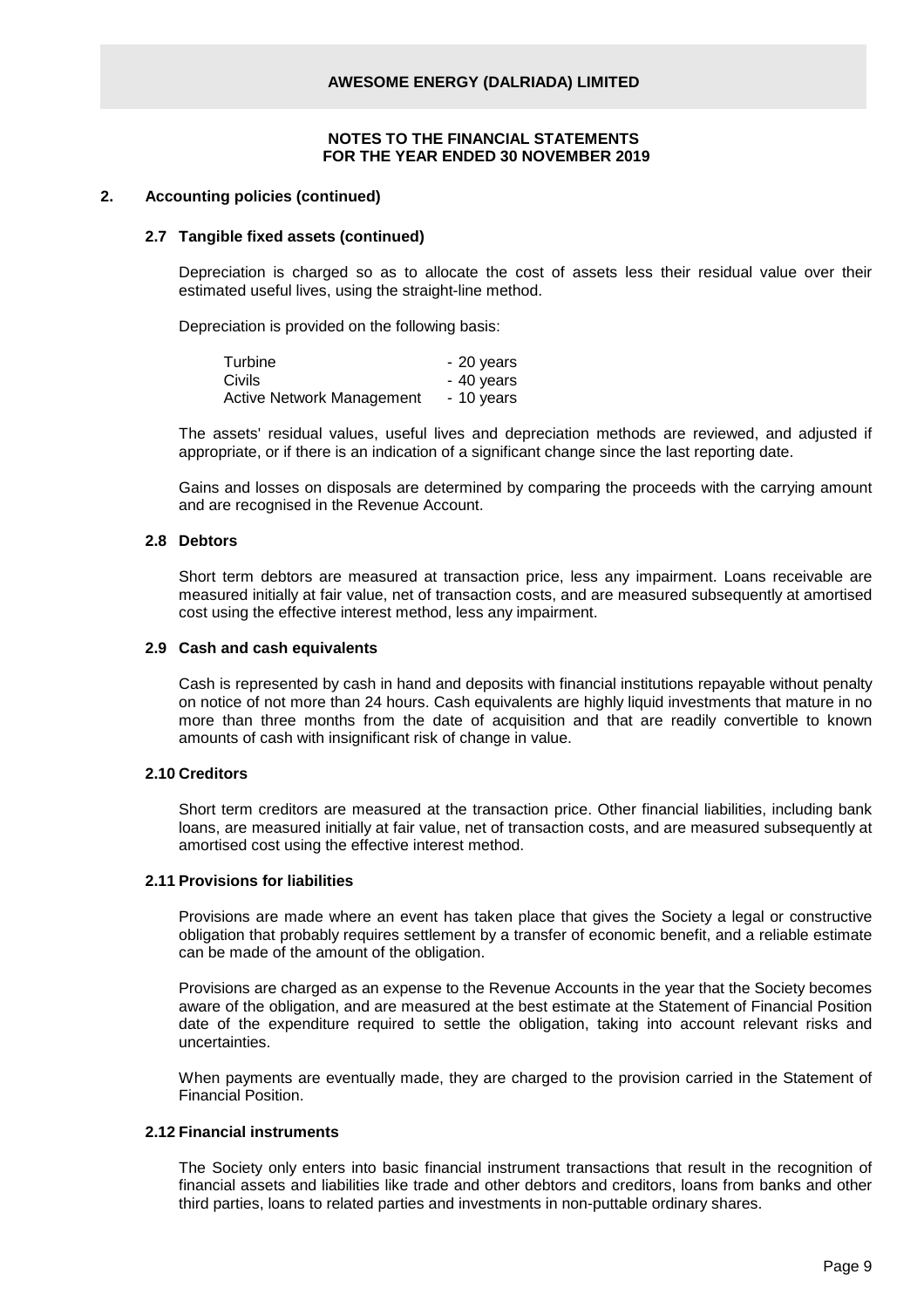#### **3. Major sinking fund reserve**

Major sinking fund reserve includes amounts transferred from the profit and loss account to enable the society to retain sufficient reserves in order to meet its expected future obligations to maintain and repair major assets.

At each reporting date the society assess the fund for reasonableness.

## **4. Employees**

The average monthly number of employees, including directors, during the year was 12 (2018 - 12).

## **5. Tangible fixed assets**

| £         |
|-----------|
|           |
| 1,555,084 |
| 1,555,084 |
|           |
| 49,998    |
| 59,944    |
| 109,942   |
|           |
| 1,445,142 |
| 1,505,086 |
|           |

As at 30 November 2019, loan interest of £137,186 was included in the cost price of the above assets.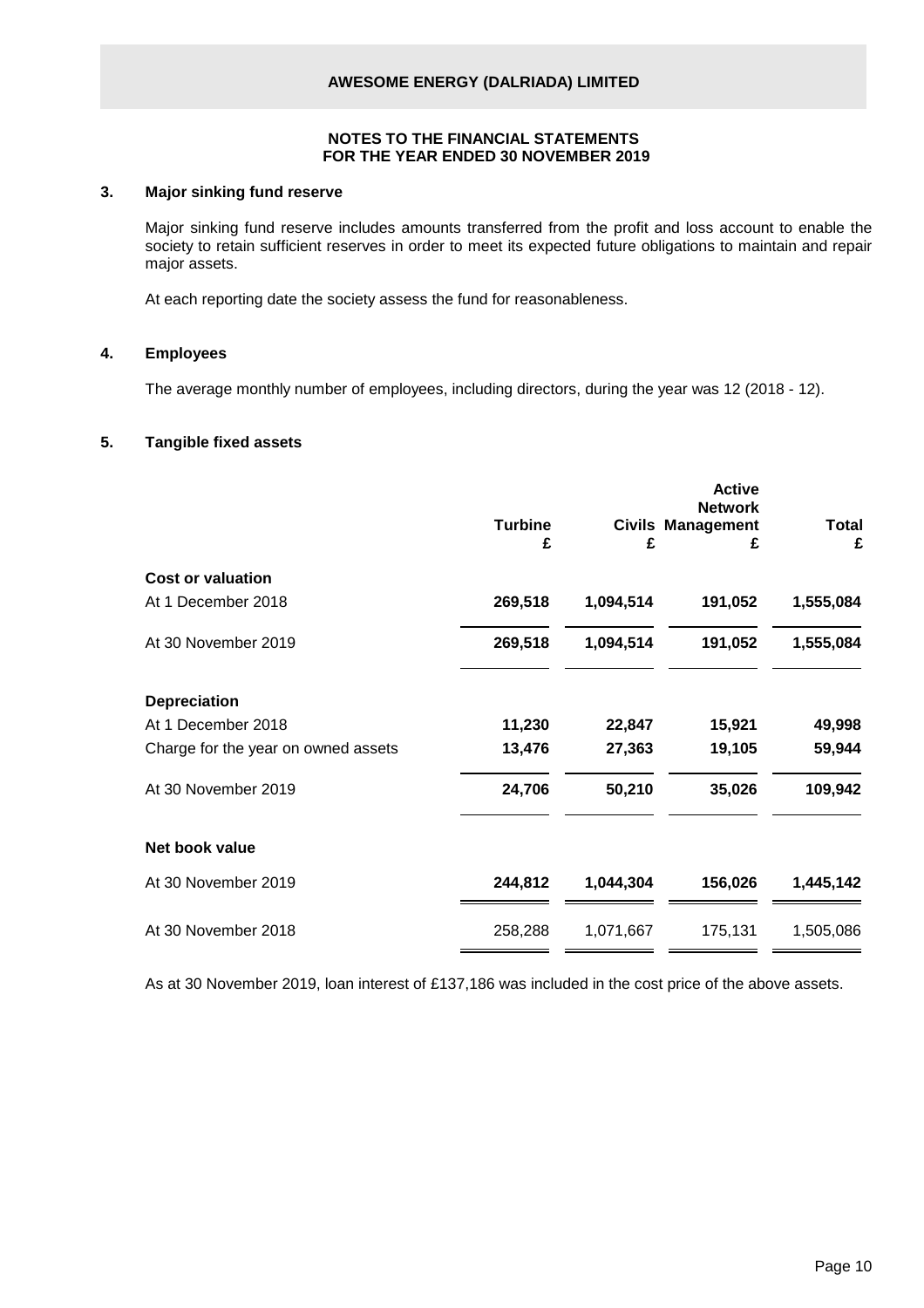### **6. Debtors**

|                                | 2019<br>£ | 2018<br>£ |
|--------------------------------|-----------|-----------|
| Due after more than one year   |           |           |
| Other debtors                  | 35,000    | 35,000    |
|                                | 35,000    | 35,000    |
|                                | 2019<br>£ | 2018<br>£ |
| Due within one year            |           |           |
| Prepayments and accrued income | 100,097   | 108,540   |
|                                | 100,097   | 108,540   |

## **7. Creditors: Amounts falling due within one year**

|                                    | 2019<br>£ | 2018<br>£ |
|------------------------------------|-----------|-----------|
| Other Ioans                        | 36,909    | 280,372   |
| Trade creditors                    | 6,763     | 8,664     |
| Other taxation and social security | 6,180     | 3,573     |
| Other creditors                    | 55        |           |
| Accruals and deferred income       | 29,789    | 63,919    |
|                                    | 79,696    | 356,528   |

## **8. Creditors: Amounts falling due after more than one year**

|                              | 2019<br>£ | 2018<br>£ |
|------------------------------|-----------|-----------|
| Other Ioans                  | 1,277,188 | 1,186,249 |
| Other creditors              | 52,673    | 38,023    |
| Accruals and deferred income | 4,434     | 1,972     |
|                              | 1,334,295 | 1,226,244 |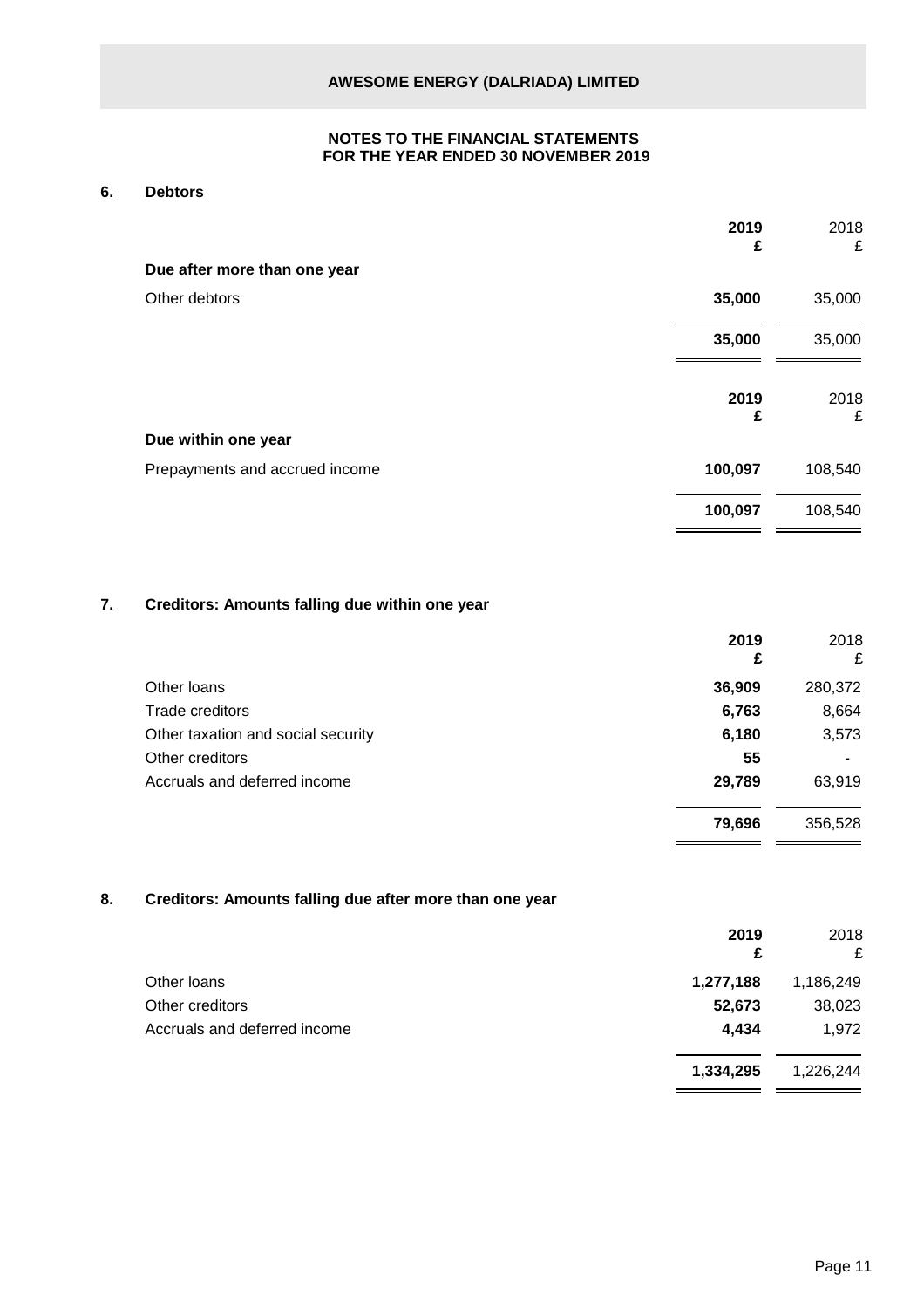#### **9. Loans**

Analysis of the maturity of loans is given below:

| 2019<br>£ | 2018<br>£ |
|-----------|-----------|
|           |           |
| 36,909    | 280,372   |
| 36,909    | 280,372   |
|           |           |
| 1,277,188 | 1,186,249 |
| 1,277,188 | 1,186,249 |
| 1,314,097 | 1,466,621 |
|           |           |

As at 30 November 2019, Social Growth Fund LLP held a bond and floating charge over all current and future assets of the society.

## **10. Provisions**

**11. Share capital**

|      | Major<br>sinking fund<br>£ |
|------|----------------------------|
|      | 4,550                      |
|      | (4, 550)                   |
|      |                            |
|      |                            |
| 2019 | 2018                       |
| £    | £                          |
|      | 297,105                    |
|      | 349,244                    |

During the year 52,139 Ordinary A shares were issued with a nominal value of £1 each for a consideration of £52,139.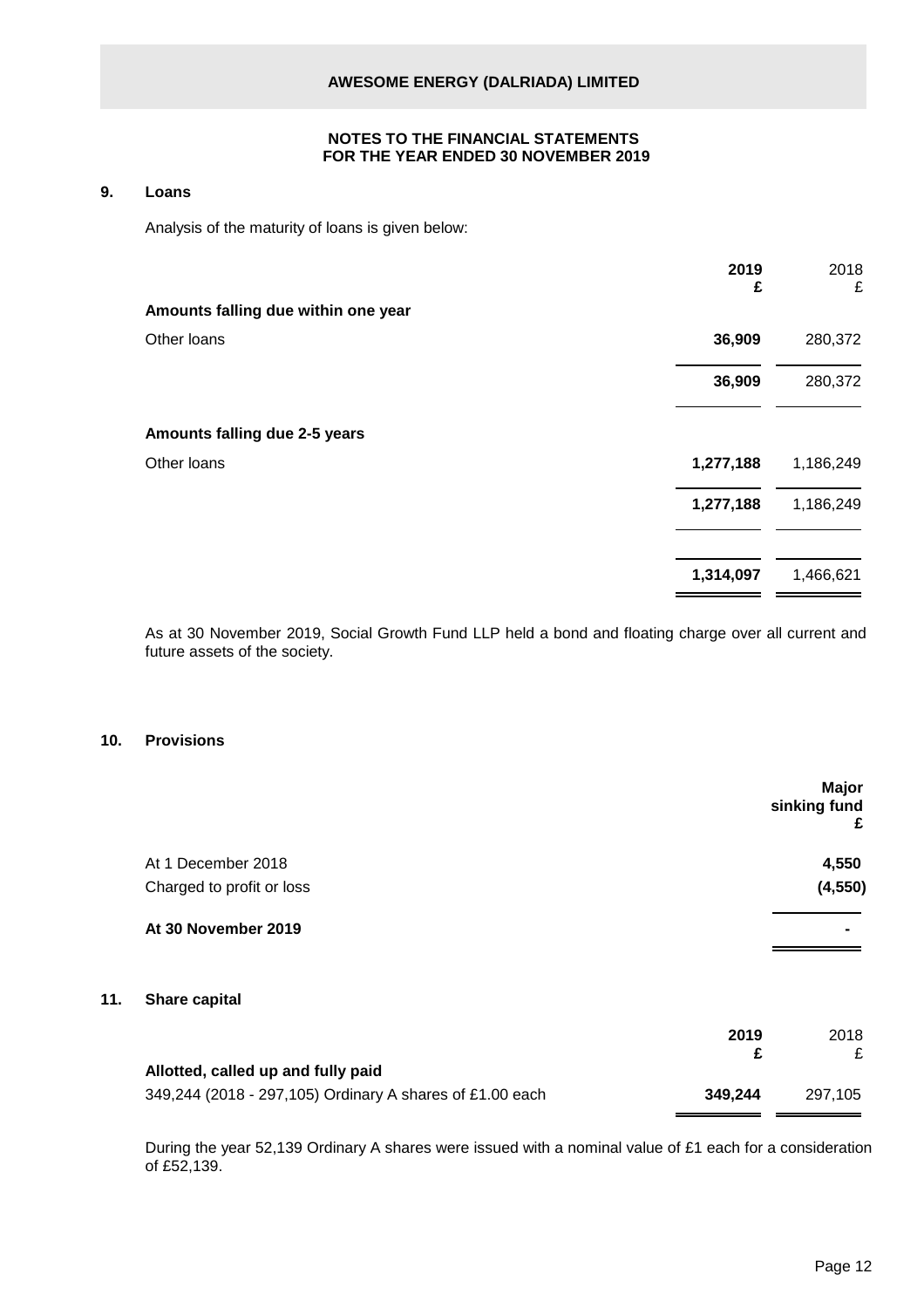DETAILED ACCOUNTS - UNAUDITED FOR THE YEAR ENDED 30 NOVEMBER 2019 THIS SCHEDULE IS NOT FOR PUBLICATION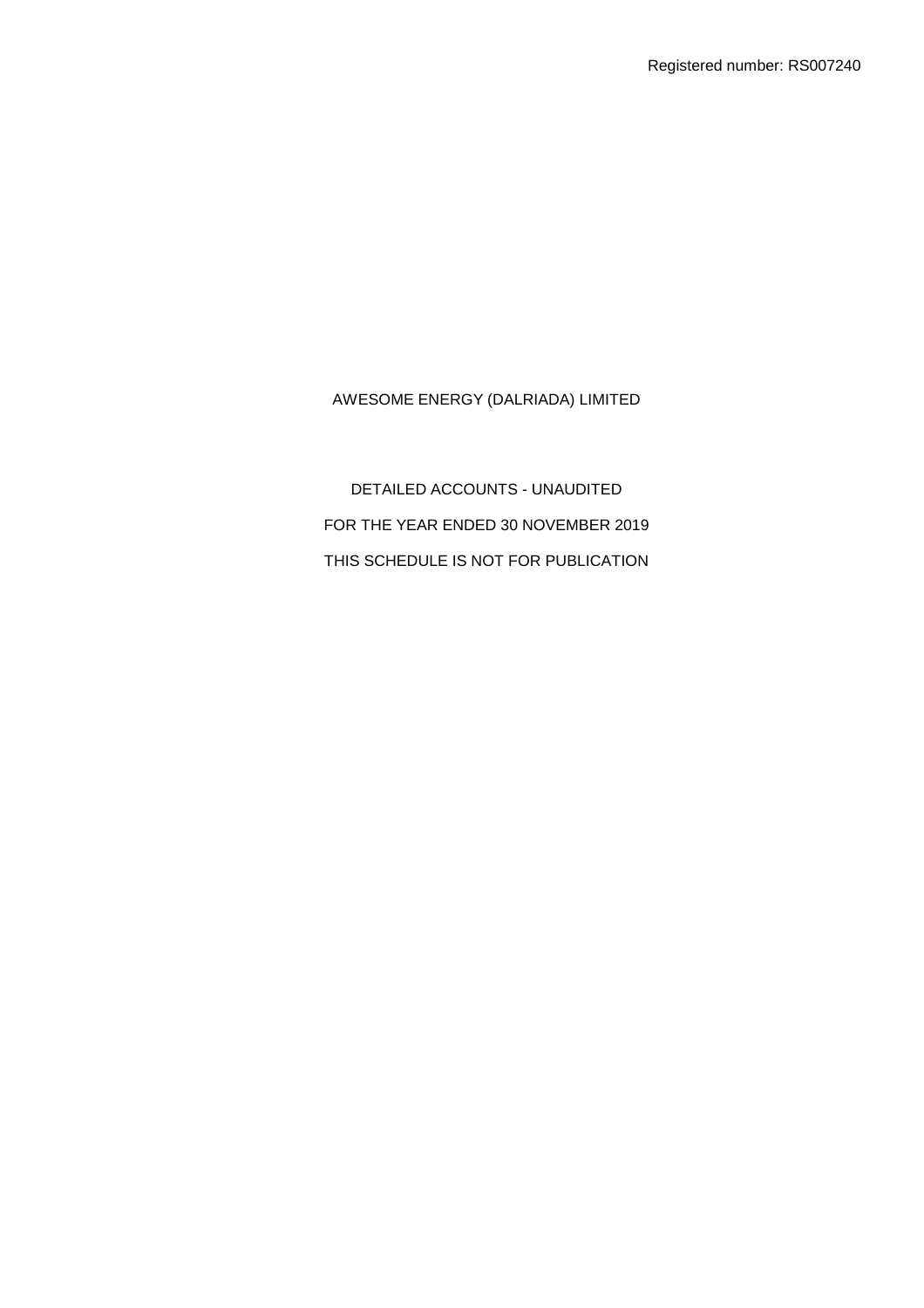## **DETAILED PROFIT AND LOSS ACCOUNT FOR THE YEAR ENDED 30 NOVEMBER 2019**

|                                | <b>Note</b> | 2019<br>£  | 2018<br>£  |
|--------------------------------|-------------|------------|------------|
| Turnover                       |             | 293,339    | 201,358    |
| Cost of sales                  |             | (11, 699)  | (26, 359)  |
| <b>Gross profit</b>            |             | 281,640    | 174,999    |
| <b>Less: overheads</b>         |             |            |            |
| Administration expenses        |             | (210, 309) | (182, 072) |
| <b>Operating profit/(loss)</b> |             | 71,331     | (7,073)    |
| Profit/(Loss) for the year     |             | 71,331     | (7,073)    |